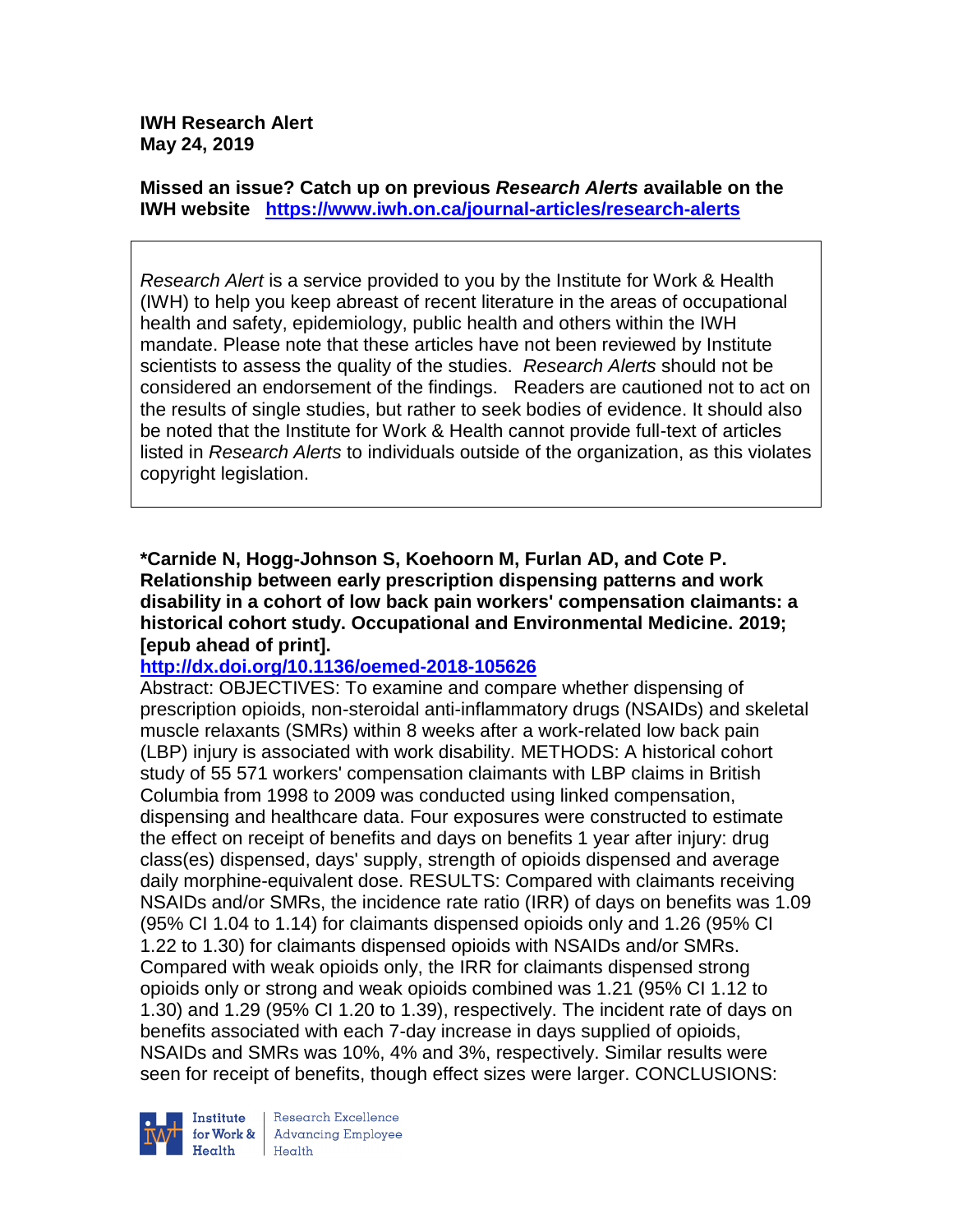Findings suggest provision of early opioids leads to prolonged work disability compared with NSAIDs and SMRs, though longer supplies of all drug classes are also associated with work disability. Residual confounding likely partially explains the findings. Research is needed that accounts for prescriber, system and workplace factors

#### **\*Sritharan J, Macleod JS, McLeod CB, Peter A, and Demers PA. Prostate cancer risk by occupation in the Occupational Disease Surveillance System (ODSS) in Ontario, Canada. Health Promotion and Chronic Disease Prevention in Canada: Research, Policy and Practice. 2019; 39(5):178-186. <https://doi.org/10.24095/hpcdp.39.5.02>**

Abstract: INTRODUCTION: Previous Canadian epidemiologic studies have identified associations between occupations and prostate cancer risk, though evidence is limited. However, there are no well-established preventable risk factors for prostate cancer, which warrants the need for further investigation into occupational factors to strengthen existing evidence. This study uses occupation and prostate cancer information from a large surveillance cohort in Ontario that linked workers' compensation claim data to administrative health databases. METHODS: Occupations were examined using the Occupational Disease Surveillance System (ODSS). ODSS included 1 231 177 male workers for the 1983 to 2015 period, whose records were linked to the Ontario Cancer Registry (OCR) in order to identify and follow up on prostate cancer diagnoses. Cox proportional hazard models were used to calculate age-adjusted hazard ratios and 95% CI to estimate the risk of prostate cancer by occupation group. RESULTS: A total of 34 997 prostate cancer cases were diagnosed among workers in ODSS. Overall, elevated prostate cancer risk was observed for men employed in management/ administration (HR 2.17,  $95\%$  CI = 1.98-2.38), teaching (HR 1.99, 95% CI = 1.79-2.21), transportation (HR 1.20, 95% CI = 1.16-1.24), construction (HR 1.09, 95% CI = 1.06-1.12), firefighting (HR 1.62, 95% CI  $= 1.47 - 1.78$ ), and police work (HR 1.20, 95% CI = 1.10-1.32). Inconsistent findings were observed for clerical and farming occupations. CONCLUSION: Associations observed in white collar, construction, transportation, and protective services occupations were consistent with previous Canadian studies. Findings emphasize the need to assess job-specific exposures, sedentary behaviour, psychological stress, and shift work. Understanding specific occupational risk factors can lead to better understanding of prostate cancer etiology and improve prevention strategies

#### **Alhaji MM, Lai A, Naing L, and Tuah NA. Self-reported skin disorders among health care workers. Workplace Health & Safety. 2018; 67(6):294- 301.**

**<https://doi.org/10.1177/2165079918795958>** 

**Banas JR, Magasi S, The K, and Victorson DE. Recruiting and retaining people with disabilities for qualitative health research: challenges and solutions. Qualitative Health Research. 2019; 29(7):1056-1064.** 



Institute Research Excellence<br>for Work & Advancing Employee<br>Health Health Health Health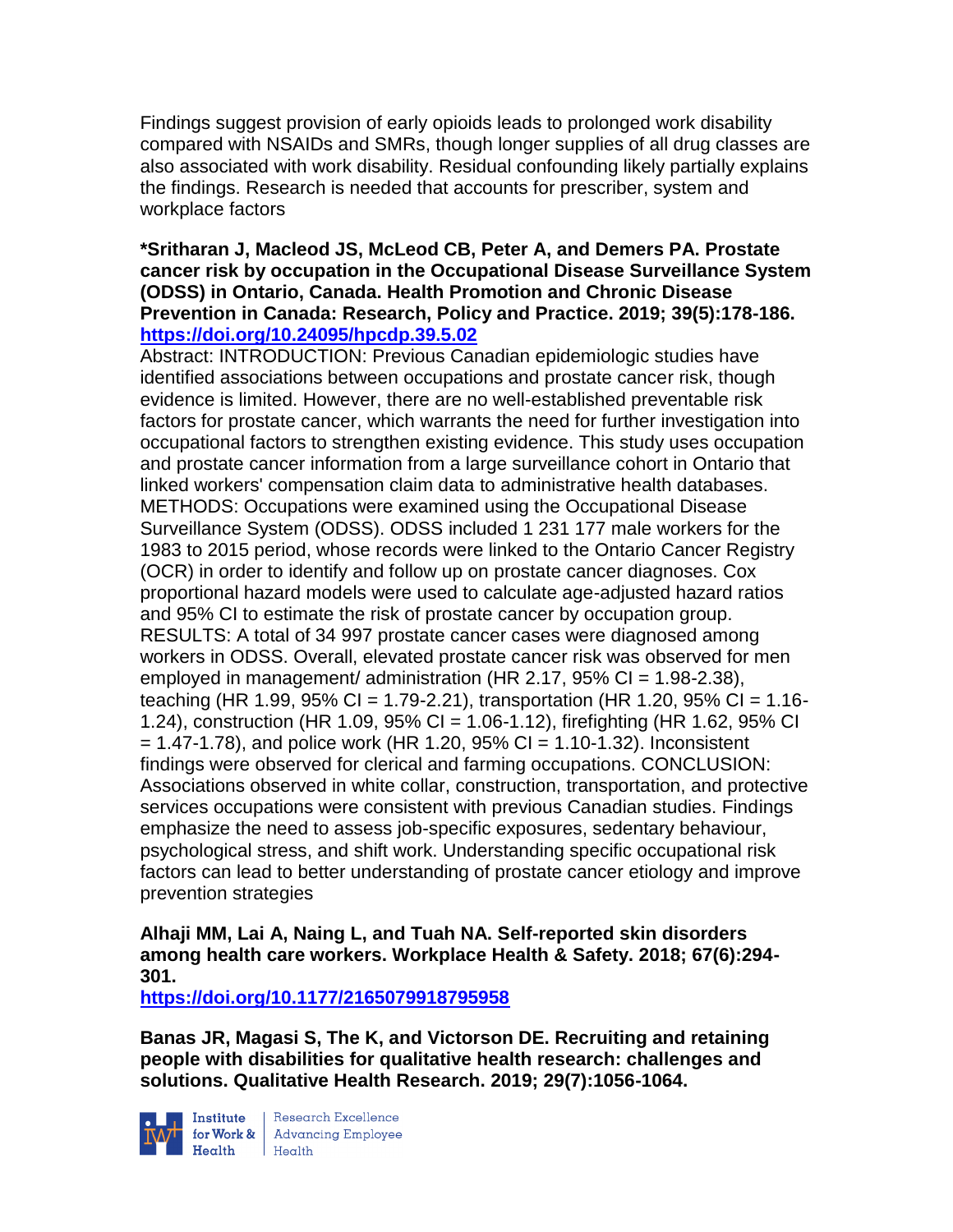# **<https://doi.org/10.1177/1049732319833361>**

Abstract: There are 56.7 million people with disabilities (PWD) living in the United States; yet, PWD are significantly underrepresented in health research. Even when researchers purposively seek to include PWD in studies, challenges emerge related to recruitment and retention, leading to inadequate representation and surface understandings of this population. This in turn contributes to the perpetuation of implicit and explicit health disparities that are already experienced by this population. Grounded within a qualitative, community-based participatory health research framework, we highlight challenges associated with recruiting and retaining PWD in health research, including a critical analysis of the research enterprise structure, how this disables accessible research practices for PWD, and leads to continued skepticism among PWD regarding the value of participating in research. Finally, we propose solutions to create and maintain a culture of access and inclusion as well as long-term collaborative and equity-focused partnerships

#### **El Ghaziri M., Dugan AG, Zhang Y, Gore R, and Castro ME. Sex and gender role differences in occupational exposures and work outcomes among registered nurses in correctional settings. Annals of Work Exposures and Health. 2019; 63(5):568-582.**

*S:\0\_Library Catalogue\e-publications\49754.pdf*

*Ref ID: 49754*

# **<https://doi.org/10.1093/annweh/wxz018>**

Abstract: BACKGROUND AND CONTEXT: The correctional environment exposes registered nurses to unique occupational health hazards including, but not limited to, an increased risk for workplace violence. Gender role expectations regarding femininity and masculinity may influence occupational exposures and outcomes differently. Risk comparisons between male and female registered nurses working in correctional settings, have been minimally examined. With the proportion of male registered nurses working in corrections higher than that of nurses working in other healthcare sectors, and with the increasing number of males entering the nursing workforce in general, it is important to characterize and understand occupational exposures and outcomes of male and female registered nurses, especially those working in correctional settings.

PURPOSE/OBJECTIVES: This paper aims to describe and compare sex and gender role differences in occupational exposures and work outcomes among correctional registered nurses. METHODS: A cross-sectional web-based survey using Qualtrics was administered to registered nurses working in a northeastern correctional healthcare system between June and October 2016. The survey was composed of 71 items from the CPH-NEW Healthy Workplace All Employee Survey, Assessing Risk of Exposure to Blood and Airborne Pathogens and General Health Survey, Bem Sex Role Inventory-Short Form (BSRI-SF), and the Negative Acts Questionnaire-Revised. RESULTS: Of 95 registered nurse participants, 75% were female with the highest percentage identified as belonging to the feminine group (37%), while the highest percentage of male



Institute Research Excellence<br>
for Work & Advancing Employee<br>
Health<br>
Health  $Heath$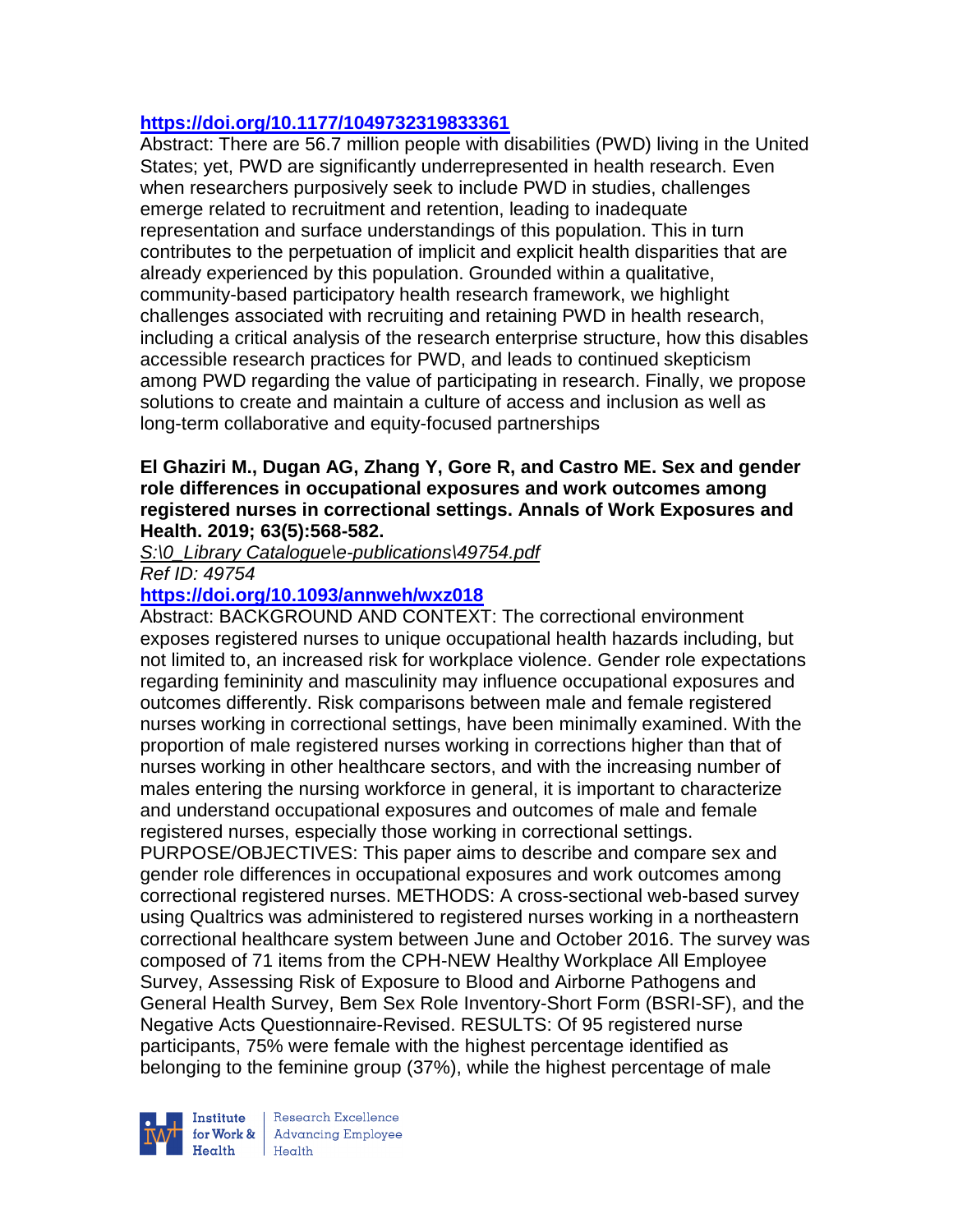participants were identified as belonging to the androgynous group (33%). Females worked primarily on the first shift, while males tended to work the second and third shifts ( $P < 0.05$ ). Over one third of all participants (37%) reported having experienced a sharps-related injury and having been exposed to blood-borne pathogens and body fluids within the previous 2-5 years. The majority of the participants (>95%) reported being at risk for workplace violence and having been victims of workplace violence perpetrated by an inmate. Significant gender differences (P < 0.0001) were noted in the bullying exposure with androgynous nurses having higher occasional bullying. There was a marginal difference in burnout for females ( $M = 6.8$ , SD = 2.1) and males ( $M =$ 5.8, SD = 1.9, P = 0.05). IMPLICATIONS: Effective interventions are needed to address the sex and gender role-based differences in bullying exposure and burnout in order to promote the overall health and well-being of correctional registered nurses

## **Evanoff BA, Yung M, Buckner-Petty S, Andersen JH, Roquelaure Y, Descatha A, et al. The CONSTANCES job exposure matrix based on selfreported exposure to physical risk factors: development and evaluation. Occupational and Environmental Medicine. 2019; 76(6):398-406.**

*S:\0\_Library Catalogue\e-publications\49755.pdf*

*Ref ID: 49755*

## **<https://doi.org/10.1136/oemed-2018-105287>**

Abstract: OBJECTIVES: Job exposure matrices (JEMs) can be constructed from expert-rated assessments, direct measurement and self-reports. This paper describes the construction of a general population JEM based on self-reported physical exposures, its ability to create homogeneous exposure groups (HEG) and the use of different exposure metrics to express job-level estimates. METHODS: The JEM was constructed from physical exposure data obtained from the Cohorte des consultants des Centres d'examens de sante (CONSTANCES). Using data from 35 526 eligible participants, the JEM consisted of 27 physical risk factors from 407 job codes. We determined whether the JEM created HEG by performing non-parametric multivariate analysis of variance (NPMANOVA). We compared three exposure metrics (mean, biascorrected mean, median) by calculating within-job and between-job variances, and by residual plots between each metric and individual reported exposure. RESULTS: NPMANOVA showed significantly higher between-job than within-job variance among the 27 risk factors (F(253,21964)=61.33, p<0.0001, r(2)=41.1%). The bias-corrected mean produced more favourable HEG as we observed higher between-job variance and more explained variance than either means or medians. When compared with individual reported exposures, the bias-corrected mean led to near-zero mean differences and lower variance than other exposure metrics. CONCLUSIONS: CONSTANCES JEM using self-reported data yielded HEGs, and can thus classify individual participants based on job title. The biascorrected mean metric may better reflect the shape of the underlying exposure distribution. This JEM opens new possibilities for using unbiased exposure

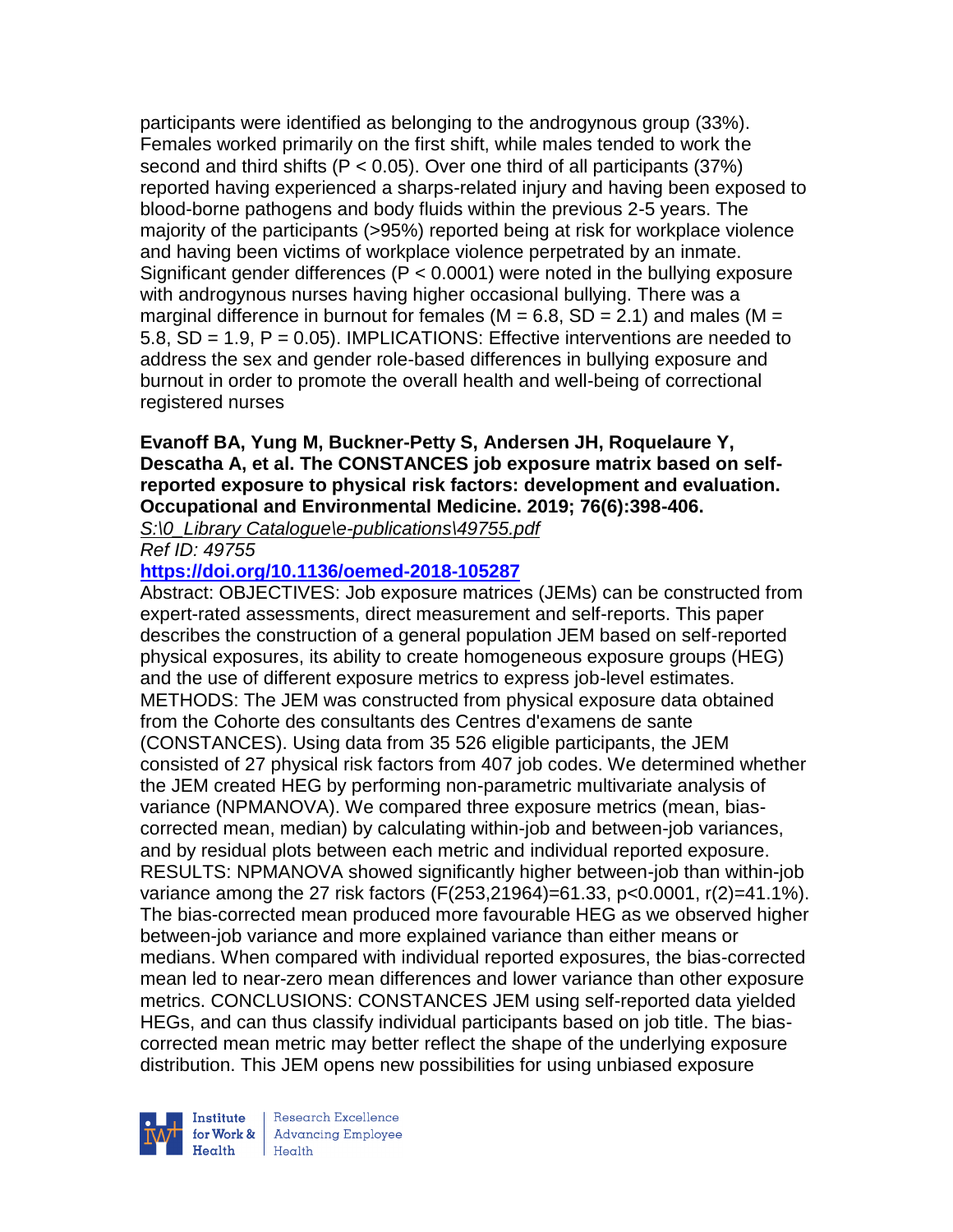estimates to study the effects of workplace physical exposures on a variety of health conditions within a large general population study

#### **Ferguson JM, Costello S, Neophytou AM, Balmes JR, Bradshaw PT, Cullen MR, et al. Night and rotational work exposure within the last 12 months and risk of incident hypertension. Scandinavian Journal of Work, Environmental & Health. 2019; 45(3):256-266.**

# **<https://doi.org/10.5271/sjweh.3788>**

Abstract: Objectives Shift work, such as alternating day and nights, causes chronobiologic disruptions which may cause an increase in hypertension risk. However, the relative contributions of the components of shift work such as shift type (e.g., night work) and rotations (i.e., switching of shift times; day to night) on this association are not clear. To address this question, we constructed novel definitions of night work and rotational work and assessed their associations with risk of incident hypertension. Methods A cohort of 2151 workers at eight aluminum manufacturing facilities previously studied for cardiovascular disease was followed from 2003 through 2013 for incident hypertension, as defined by ICD-9 insurance claims codes. Detailed time-registry data was used to classify each worker's history of rotational and night work. The associations between recent rotational work and night work in the last 12 months and incident hypertension were estimated using adjusted Cox proportional hazards models. Results Elevated hazard ratios (HR) were observed for all levels of recent night work (>0-5, >5-50, >50-95, >95-100%) compared with non-night workers, and among all levels of rotational work (<1, 1-10, >10-20, >20-30, and >30%) compared with those working <1% rotational work. In models for considering the combination of night and rotational work, workers with mostly night work and frequent rotations (>/=50% night and >/=10% rotation) had the highest risk of hypertension compared to non-night workers [HR 4.00, 95% confidence interval (CI )1.69-9.52]. Conclusions Our results suggest recent night and rotational work may both be associated with higher rates of incident hypertension

#### **Frogli E, Rudman A, Lovgren M, and Gustavsson P. Problems with task mastery, social acceptance, and role clarity explain nurses' symptoms of burnout during the first professional years: a longitudinal study. Work. 2019; 62(4):573-584.**

#### **<https://doi.org/10.3233/WOR-192892>**

Abstract: BACKGROUND: Symptoms of burnout among new professionals is a well-recognized problem but there is a lack of prevention programs. Effective interventions are based on an understanding of the processes that contribute to the development of a problem and suggest how it may be addressed. OBJECTIVE: Using the framework of organizational socialization, the objective of this study was to investigate if development of the socialization processes role clarity, social acceptance, and task mastery affects development of symptoms of burnout among new professionals and may specifically be targeted in transitionto-practice programs to prevent symptoms of burnout from occurring. We



Research Excellence for Work & | Advancing Employee Health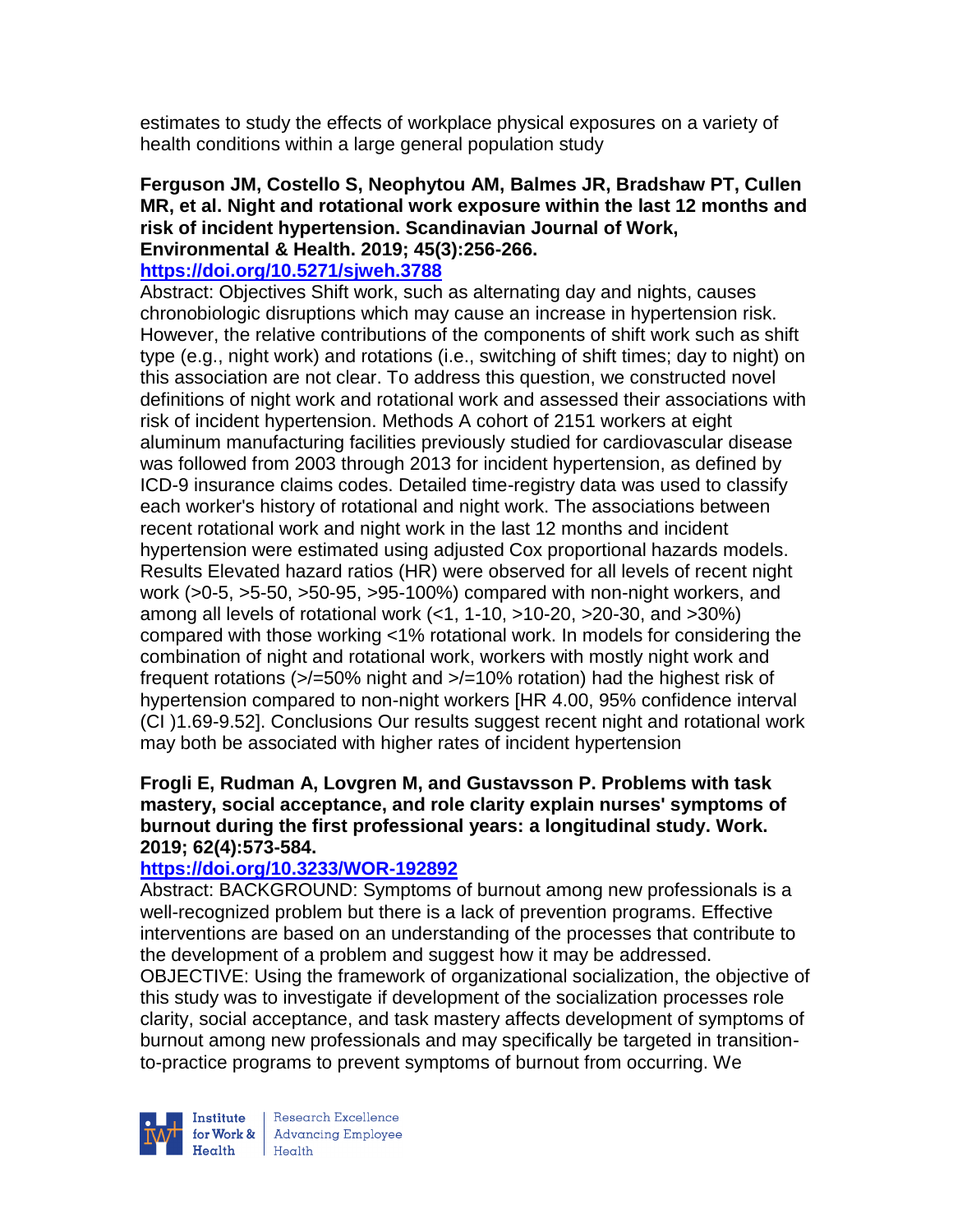conducted this investigation by examining the relations between role clarity, social acceptance, task mastery, and symptoms of burnout the first year after professional entry, as well as the relations between changes in the socialization processes and changes in symptoms of burnout during the first three years following professional entry in a sample of new nurses. METHOD: Relationships between the socialization processes and symptoms of burnout were modeled using a linear latent growth model and data from a nationally representative sample of 1210 new registered nurses. RESULTS: Role clarity, social acceptance, and task mastery were related to symptoms of burnout crosssectionally and longitudinally. Task mastery was the most important explanatory variable. CONCLUSIONS: The results suggest that an intervention designed to support the development of the socialization processes may be effective in preventing symptoms of burnout among new nurses. Interventions targeting role clarity, social acceptance, and task mastery during the first professional year may be expected to have effects during the following years as well, extending the value and importance of such interventions

#### **Huysmans MA, Srinivasan D, and Mathiassen SE. Consistency of sedentary behavior patterns among office workers with long-term access to sit-stand workstations. Annals of Work Exposures and Health. 2019; 63(5):583-591. <https://doi.org/10.1093/annweh/wxz022>**

Abstract: INTRODUCTION: Sit-stand workstations are a popular intervention to reduce sedentary behavior (SB) in office settings. However, the extent and distribution of SB in office workers long-term accustomed to using sit-stand workstations as a natural part of their work environment are largely unknown. In the present study, we aimed to describe patterns of SB in office workers with long-term access to sit-stand workstations and to determine the extent to which these patterns vary between days and workers. METHODS: SB was objectively monitored using thigh-worn accelerometers for a full week in 24 office workers who had been equipped with a sit-stand workstation for at least 10 months. A comprehensive set of variables describing SB was calculated for each workday and worker, and distributions of these variables between days and workers were examined. RESULTS: On average, workers spent 68% work time sitting [standard deviation (SD) between workers and between days (within worker): 10.4 and 18.2%]; workers changed from sitting to standing/walking 3.2 times per hour (SDs 0.6 and 1.2 h-1); with bouts of sitting being 14.9 min long (SDs 4.2 and 8.5 min). About one-third of the workers spent >75% of their workday sitting. Between-workers variability was significantly different from zero only for percent work time sitting, while between-days (within-worker) variability was substantial for all SB variables. CONCLUSIONS: Office workers accustomed to using sitstand workstations showed homogeneous patterns of SB when averaged across several days, except for percent work time seated. However, SB differed substantially between days for any individual worker. The finding that many workers were extensively sedentary suggests that just access to sit-stand workstations may not be a sufficient remedy against SB; additional personalized



Research Excellence for Work & | Advancing Employee Health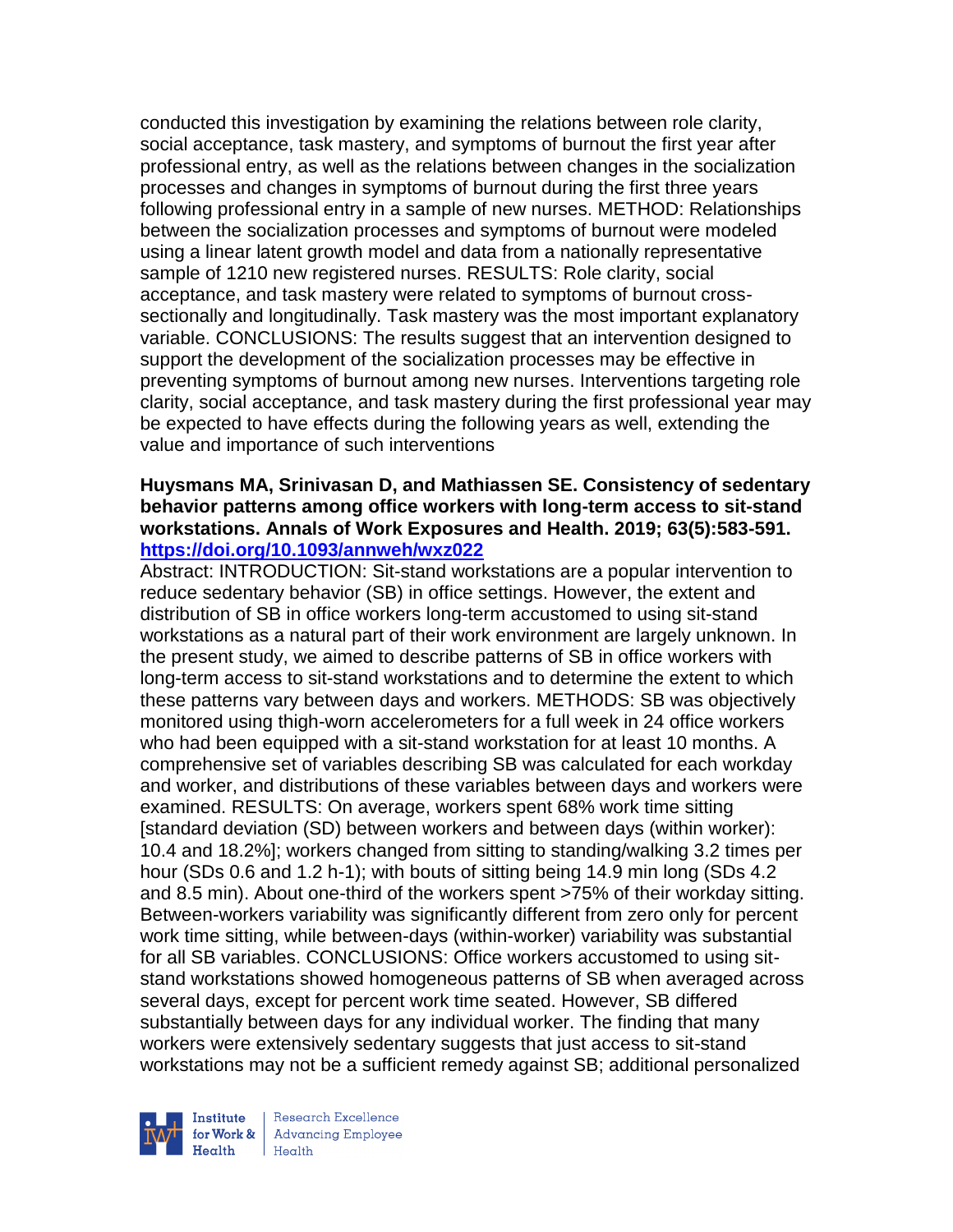interventions reinforcing use may be needed. To this end, differences in SB between days should be acknowledged as a potentially valuable source of variation

#### **Krause JS, Dismuke-Greer CE, Jarnecke M, Li C, Reed KS, and Rumrill P. Employment and gainful earnings among those with multiple sclerosis. Archives of Physical Medicine and Rehabilitation. 2019; 100(5):931-937. <https://doi.org/10.1016/j.apmr.2018.11.005>**

Abstract: OBJECTIVE: To identify demographic, educational, and diseaserelated characteristics associated with the odds of employment and earnings among participants with multiple sclerosis (MS). DESIGN: Cross-sectional using self-report assessment obtained by mail or online. SETTING: Medical university in the southeastern United States. PARTICIPANTS: Participants with MS (N=1059) were enrolled from a specialty hospital in the southeastern United States. All were adults younger than 65 years at the time of assessment. INTERVENTIONS: Not applicable. MAIN OUTCOME MEASURES: Current employment status and earnings. RESULTS: MS factors were highly related to employment, yet not as strongly to conditional earnings. Those with no symptoms reported 6.25 greater odds of employment than those with severe current symptoms. Compared with those with progressive MS, those with relapsing or remitting had greater odds of employment (odds ratio [OR]=2.24). Participants with no perceived cognitive impairment had 1.83 greater odds of employment than those with moderate to severe perceived cognitive impairment. Those with <10 years since MS diagnosis had 2.74 greater odds of employment compared with those with >20 years since diagnosis. An absence of problematic fatigue was highly related to the probability of employment (OR=5.01) and higher conditional earnings (\$14,454), whereas the remaining MS variables were unrelated to conditional earnings. For non-MS variables, education was highly related to employment status and conditional earnings, because those with a postgraduate degree had 2.87 greater odds of employment and \$44,346 greater conditional earnings than those with no more than a high school certificate. Non-Hispanic whites had 2.22 greater odds of employment and \$16,118 greater conditional earnings than non-Hispanic blacks, and men reported \$30,730 more in conditional earnings than women. CONCLUSIONS: MS indicators were significantly associated with employment status including time since diagnosis, fatigue, symptom severity, and presence of cognitive impairment. However, among those who were employed, conditional earnings were less highly related to these factors and more highly related to educational attainment

**Lord D, Deem A, Pitchford P, Bray-Richardson E, and Drennon M. A 6-week worksite positivity program leads to greater life satisfaction, decreased inflammation, and a greater number of employees with A1C levels in range. Journal of Occupational and Environmental Medicine. 2019; 61(5):357-372. <https://doi.org/10.1097/JOM.0000000000001527>** 

Abstract: OBJECTIVE: To determine whether a 6-week Positivity Program could



Research Excellence for Work & | Advancing Employee  $Heath$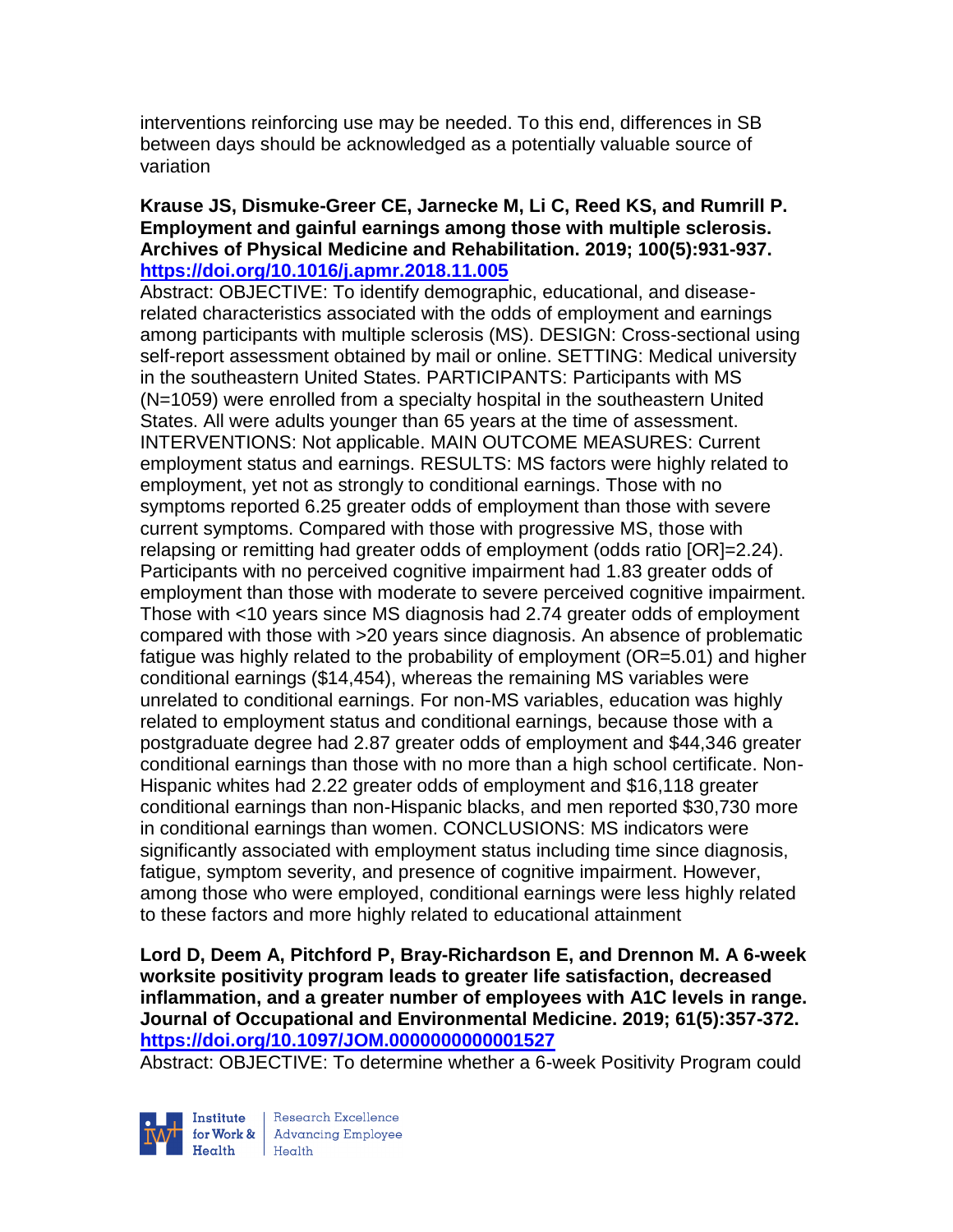impact employee cardiovascular inflammation, blood sugars, cortisol, DHEA and/or life satisfaction. METHODS: Pre- and post-study blood draw and life satisfaction questionnaire tracked changes in 10 cardiovascular and inflammatory biomarkers for sixty-three employees who participated in a 6-week Positivity Program comprised of three interventions: gratitude, HeartMath's Heart Lock-In, and yoga stretches with guided imagery. RESULTS: Improvements were recorded in life satisfaction as well as in 7 of 10 cardiovascular and inflammatory biomarkers, including HsCRP (-27%), HbA1c (-1%), glucose (-2%), MPO (-5%), Lp-PLA2 (-9%), ApoB (-6%), and DHEA (1%). No improvements were recorded in cortisol (11%), sdLDL (0%), or OxLDL (7%). CONCLUSIONS: Data suggest that engaging in 6 weeks of a workplace Positivity Program may improve employee life satisfaction, blood sugar levels, and some markers of cardiovascular inflammation

# **Massamba VK, Talbot D, Milot A, Pearce N, Trudel X, and Brisson C. Assessment of the healthy worker survivor effect in the relationship between psychosocial work-related factors and hypertension. Occupational & Environmental Medicine. 2019; 76(6):414-421.**

**<https://doi.org/10.1136/oemed-2018-105460>** 

Abstract: OBJECTIVES: The healthy worker survivor effect (HWSE) usually leads to underestimation of the effects of harmful occupational exposures. HWSE is characterised by the concomitance of three associations: (1) job statussubsequent exposure, (2) job status-disease and (3) previous exposure-job status. No study has reported the coexistence of these associations in the relationship between psychosocial work-related factors and health. We assessed if HWSE is present when measuring the effects of cumulative exposure to psychosocial work-related factors on the prevalence of hypertension in whitecollar workers. METHODS: Data were obtained from two timepoints (1991-1993 at baseline and 1999-2001 at follow-up) of a prospective cohort study. At baseline, the population was composed of 9188 white-collar employees (women: 49.9%) in Quebec City. Job strain as psychosocial work-related factor and blood pressure were measured using validated methods. Job status (retirees vs employees) at follow-up was self-reported. Multiple multilevel robust Poisson regressions were used to estimate prevalence ratios of hypertension and risk ratios of retirement separately by gender. We performed multiple imputations to control selection bias due to missing values. RESULTS: Retirement eliminated the subsequent exposure to job strain de facto and was associated with the reduction in the prevalence of hypertension in younger (-33%) and older (-11%) men and in older women (-39%). Job strain was associated with job status in younger men and in women of any age. CONCLUSION: Data showed the presence of HWSE in younger men and older women given the coexistence of the three structural associations

**Nyanchoka L, Tudur-Smith C, Thu VN, Iversen V, Tricco AC, and Porcher R. A scoping review describes methods used to identify, prioritize and display** 



Research Excellence  $H_{\text{eath}}$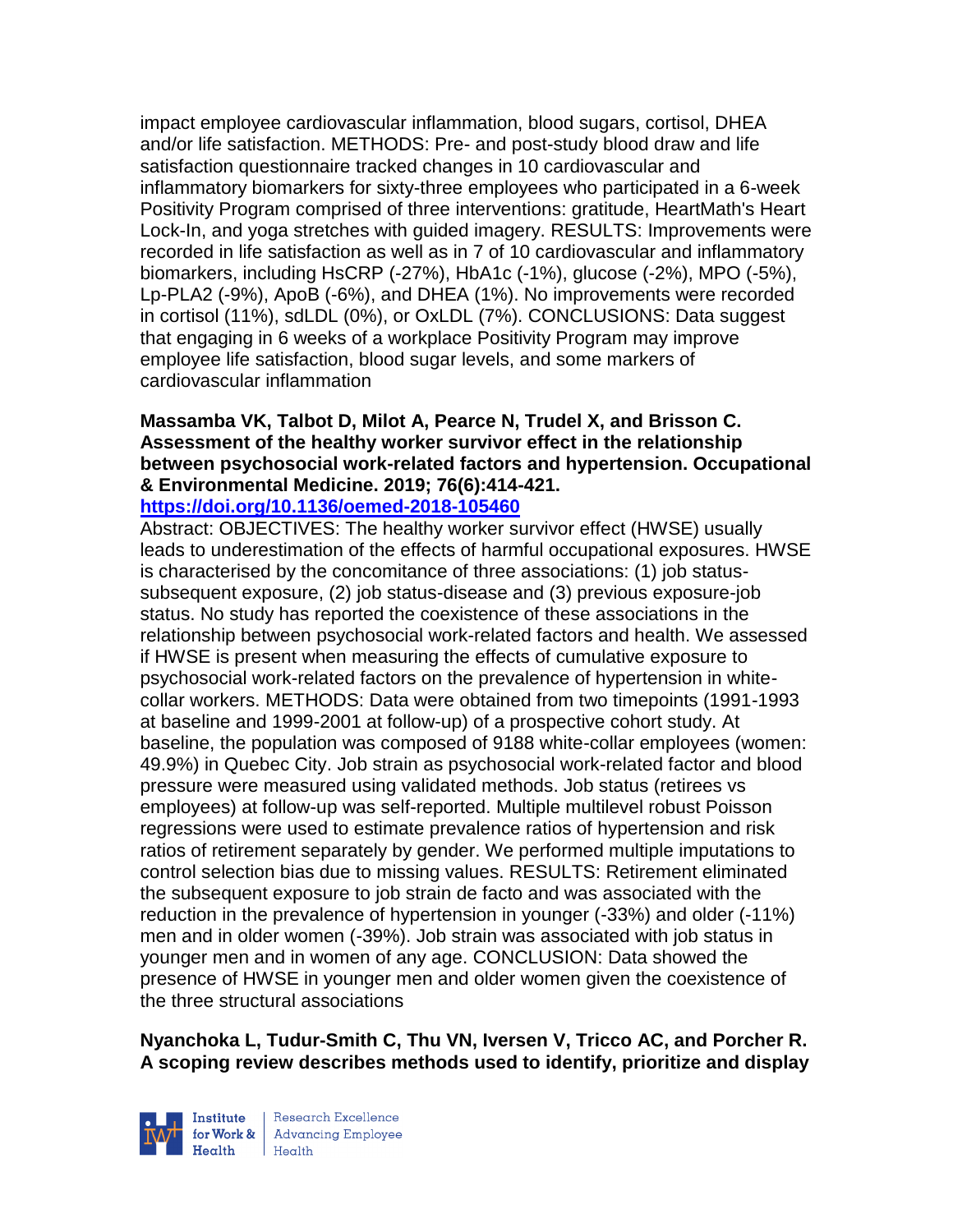## **gaps in health research. Journal of Clinical Epidemiology. 2019; 109:99- 110.**

# **<https://doi.org/10.1016/j.jclinepi.2019.01.005>**

Abstract: BACKGROUND AND OBJECTIVES: Different methods to examine research gaps have been described, but there are still no standard methods for identifying, prioritizing, or reporting research gaps. This study aimed to describe the methods used to identify, prioritize, and display gaps in health research. METHODS: A scoping review using the Arksey and O'Malley methodological framework was carried out. We included all study types describing or reporting on methods to identify, prioritize, and display gaps or priorities in health research. Data synthesis is both quantitative and qualitative. RESULTS: Among 1,938 identified documents, 139 articles were selected for analysis; 90 (65%) aimed to identify gaps, 23 (17%) aimed to determine research priorities, and 26 (19%) had both aims. The most frequent methods in the review were aimed at gap identification and involved secondary research, which included knowledge synthesis (80/116 articles, 69%), specifically systematic reviews and scoping reviews (58/80, 73%). Among 49 studies aimed at research prioritization, the most frequent methods were both primary and secondary research, accounting for 24 (49%) reports. Finally, 52 (37%) articles described methods for displaying gaps and/or priorities in health research. CONCLUSION: This study provides a mapping of different methods used to identify, prioritize, and display gaps or priorities in health research

# **Thompson L, Ford HL, Stroud A, and Madill A. Managing the (in)visibility of chronic illness at work: dialogism, parody, and reported speech. Qualitative Health Research. 2019; 29(8):1213-1226.**

# **<https://doi.org/10.1177/1049732319825843>**

Abstract: Interactionally, the workplace may be dilemmatic for a person with "invisible" chronic illness. Risks of stigmatization exist if they disclose their condition to colleagues. Meanwhile, not disclosing threatens well-being and entitlements. Using Bakhtin's dialogism as a theoretical framework, we explored these social aspects of illness: inductively analyzing narratives from 20 participants with multiple sclerosis (MS). Capitalizing on concepts from dialogical and conversation analysis, links between (in)visibility, knowledge, and belief were examined with respect to symptoms and co-worker judgment. Perceived medical legitimacy creates a core social dilemma. At the intersection of genre and action, participants systematically used parody to subvert the traditional workplace hierarchy. "Oh-prefaced" direct reported speech (OPDRS) was deployed to exaggerate workplace interactions, undermining managers/colleagues who misattributed (in)visible symptoms. Parodic OPDRS index emotive interactional dilemmas. As subversions of organizational power, OPDRS denote those very areas where employees feel disempowered. Sensitivity to OPDRS can provide diagnostic support and complement evaluation frameworks



Research Excellence for Work & | Advancing Employee Health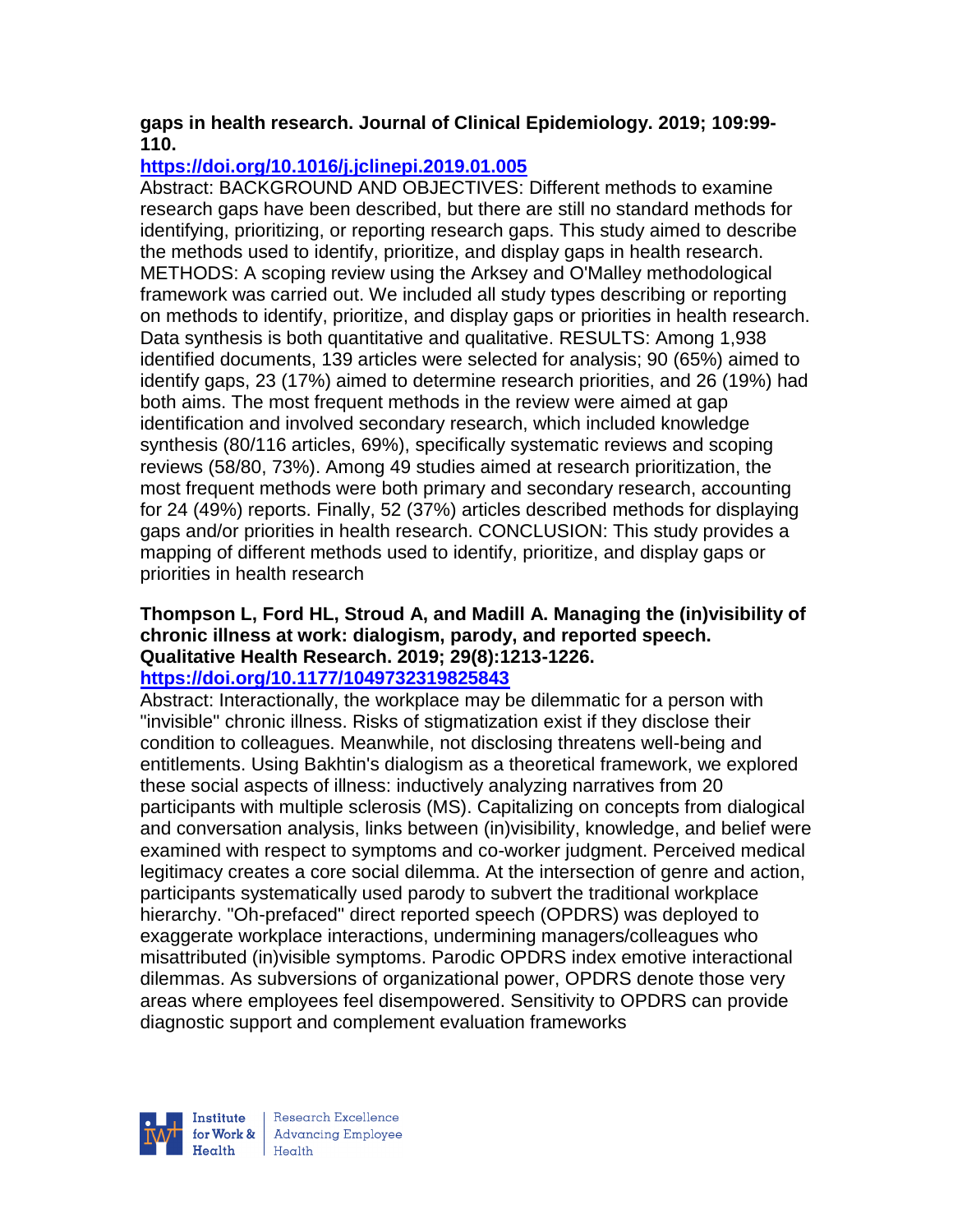#### **Wisenthal A, Krupa T, Kirsh B, and Lysaght R. Insights into cognitive work hardening for return-to-work following depression: qualitative findings from an intervention study. Work. 2019; 62(4):599-613. <https://doi.org/10.3233/WOR-192893>**

Abstract: BACKGROUND: Workplace mental health disability claims are rising with concomitant challenges to return-to-work (RTW) success. Cognitive work hardening (CWH) addresses work re-entry issues including fatigue, coping skills, and reduced cognitive abilities which are relevant for people returning to work following an episode of depression. OBJECTIVE: To gain insight into underlying factors contributing to CWH's effectiveness in RTW preparation following depression. METHODS: Twenty-one individuals on paid disability leave due to depression completed a four week CWH treatment intervention prior to returning to work. At program completion and at three months follow up, participants provided qualitative information regarding their experience of the intervention in the form of written questionnaires and interviews. Data were analyzed using a directed approach to content analysis. RESULTS: Intervention elements perceived by participants as helpful included structure, work simulations, and simulated work environment. Main treatment gains reported by participants related to routine, self-confidence, stamina, and cognitive abilities. Personal agency, empowerment, and skill development emerged as important consequences of interventions for RTW following depression. CONCLUSIONS: Study findings enhance understanding of CWH with relevance to clinical practice. Key intervention elements deemed important for RTW are discussed and may provide guidance for other work-re-entry programs

#### **Yao M, Xu BP, Tian ZR, Ye J, Zhang Y, Wang YJ, et al. Cross-cultural adaptation of the Neck Pain and Disability Scale: a methodological systematic review. Spine Jo. 2019; 19(6):1057-1066. <https://doi.org/10.1016/j.spinee.2019.01.007>**

Abstract: BACKGROUND: Neck pain is a common and uncomfortable symptom, adversely affecting the work and life of those affected. The Neck Pain and Disability Scale (NPDS) is widely used in neck pain assessment. It has been cross-culturally adapted into several languages to extend its reach to non-English-speaking countries. The aim of this study was to comprehensively evaluate the translation procedures and measurement properties of crosscultural adaptations of the NPDS. METHOD: We searched multiple databases, including PubMed, Embase, CINAHL, SciELO, PsycINFO, Medline, SinoMed, PsycINFO, Web of Science, and Scopus, using the keywords "Neck Pain and Disability Scale," "NPDS," "cross-cultural," and "translation". Cross-cultural adaptation and quality control of measurement properties of adaptation procedures were independently conducted by two reviewers in accordance with Guidelines for the Process of Cross-Cultural Adaptation of Self-Report Measures and Quality Criteria for Psychometric Properties of Health Status Questionnaire. RESULTS: There are 15 adaptations of NPDS in 11 different languages with multiple versions in Korean, simplified Chinese and Turkish with 19 studies. In



Research Excellence Institute Research Excellence<br>
for Work & Advancing Employee<br>
Health Health Health